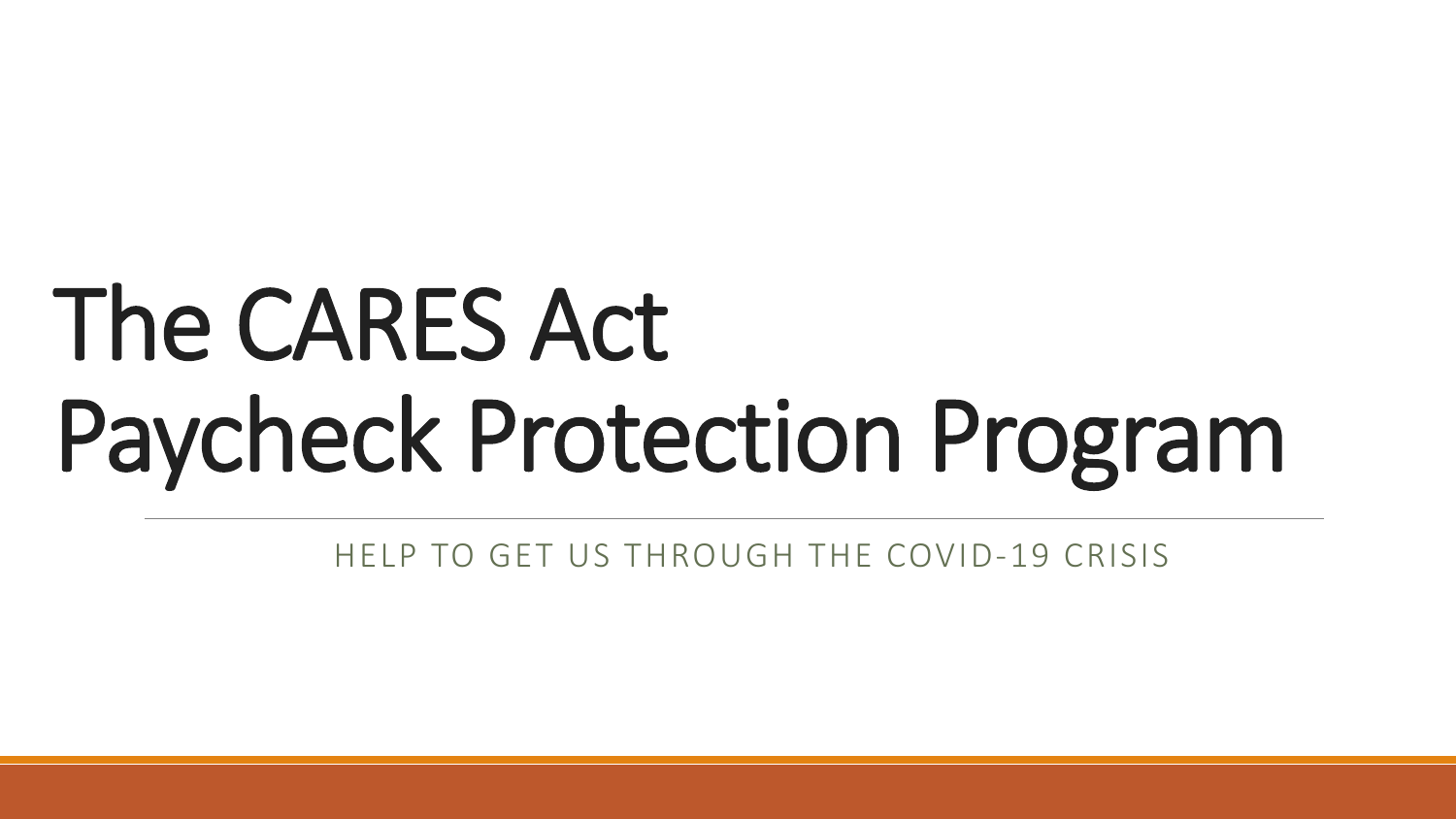#### Disclaimer

- This presentation is intended to provide a general overview about the PPP.
- It is NOT intended to provide expert financial or legal advice.
- Neither Joe Stepansky nor Rob Blezard is a licensed financial or legal counselor.
- Participants are advised to seek expert legal and financial advice from licensed experts.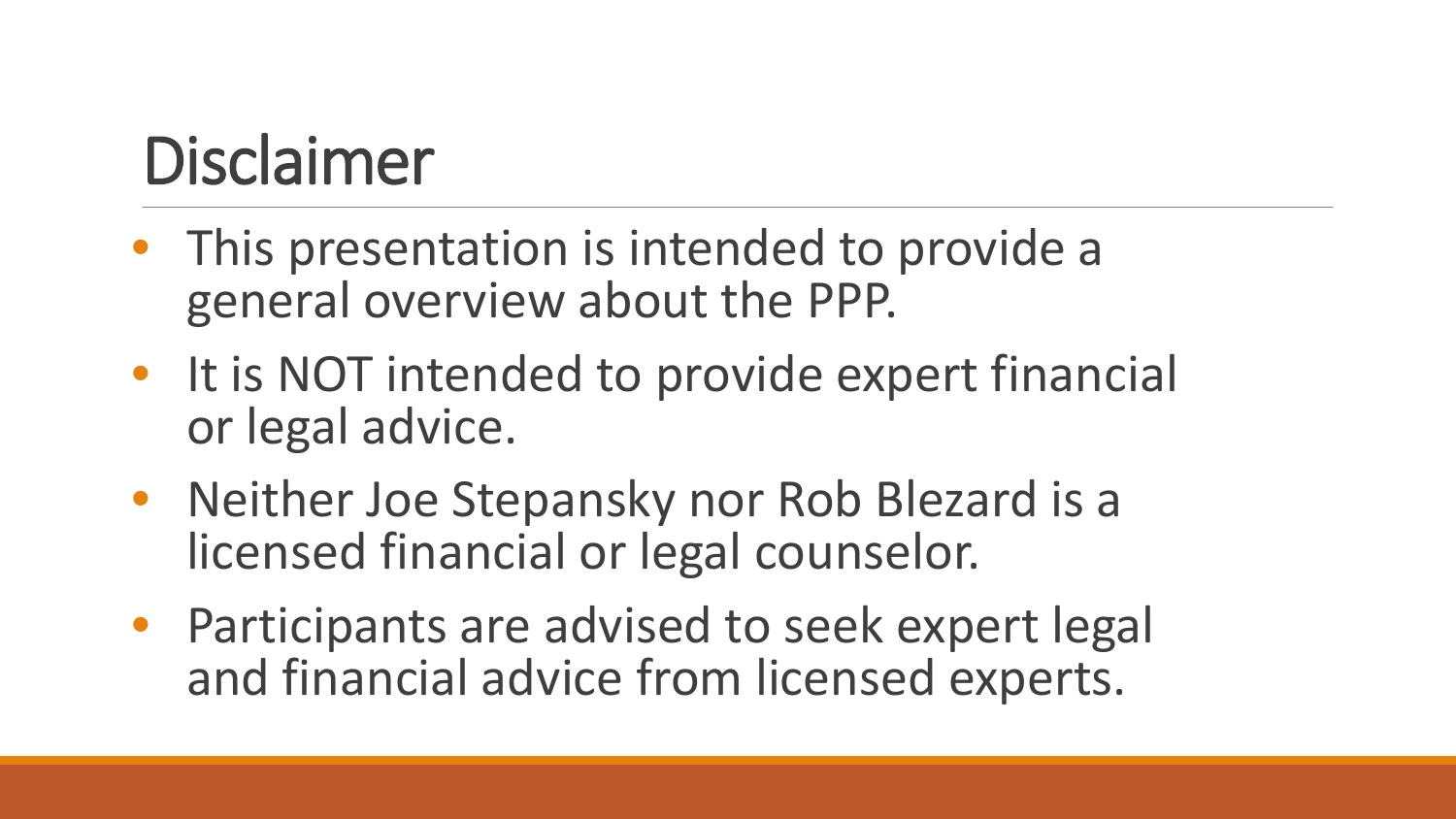# Synod PPP information page:

# [Lss-elca.org/ppp](https://www.lss-elca.org/ppp/)

## There you can find:

- •[The US Chamber of Commerce flyer on PPP](https://www.uschamber.com/sites/default/files/023595_comm_corona_virus_smallbiz_loan_final_revised.pdf)
- •[SBA's FAQ on Faith-based Organizations Participating in PPP](https://www.sba.gov/document/support--faq-regarding-participation-faith-based-organizations-ppp-eidl)
- •[ELCA Summary of CARE Act provisions](https://download.elca.org/ELCA%20Resource%20Repository/CARES_Act_summary_033020v2.pdf)
- •[ELCA FAQ on the PPP](https://download.elca.org/ELCA%20Resource%20Repository/FAQ_on_PPP_Loans.pdf)
- •[Treasury Department FAQ on the PPP](https://home.treasury.gov/system/files/136/PPP--Fact-Sheet.pdf)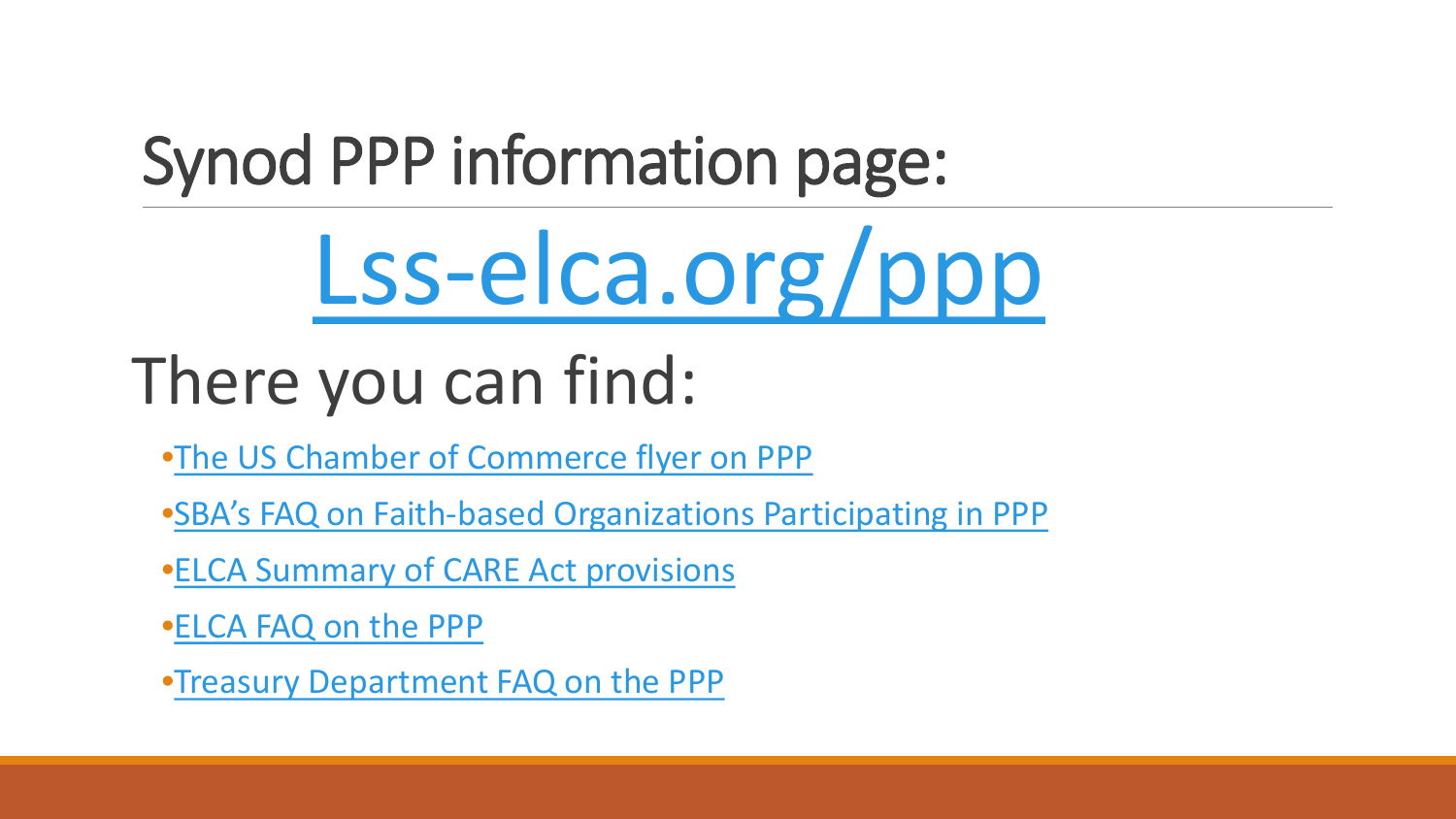#### What is the PPP?

#### In March Congress passed the \$2 trillion **Coronavirus Aid, Relief, and Economic Security (CARES) Act**

The Paycheck Protection Program is one part of the CARES Act.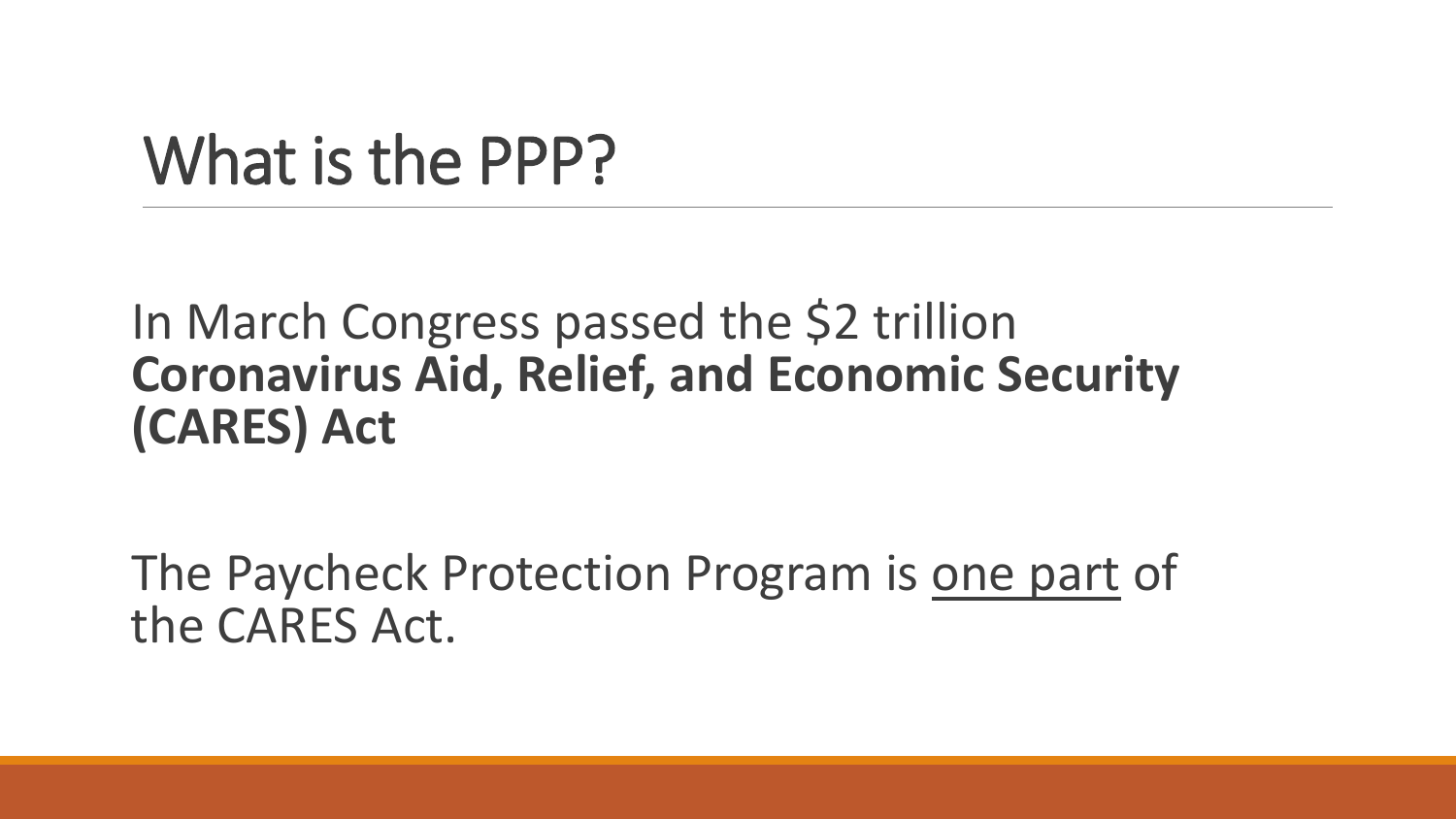#### What does PPP do?

The PPP creates a **\$349 billion** fund for loans to help businesses maintain payroll.

The loans are "forgivable" if borrowers meet specified criteria.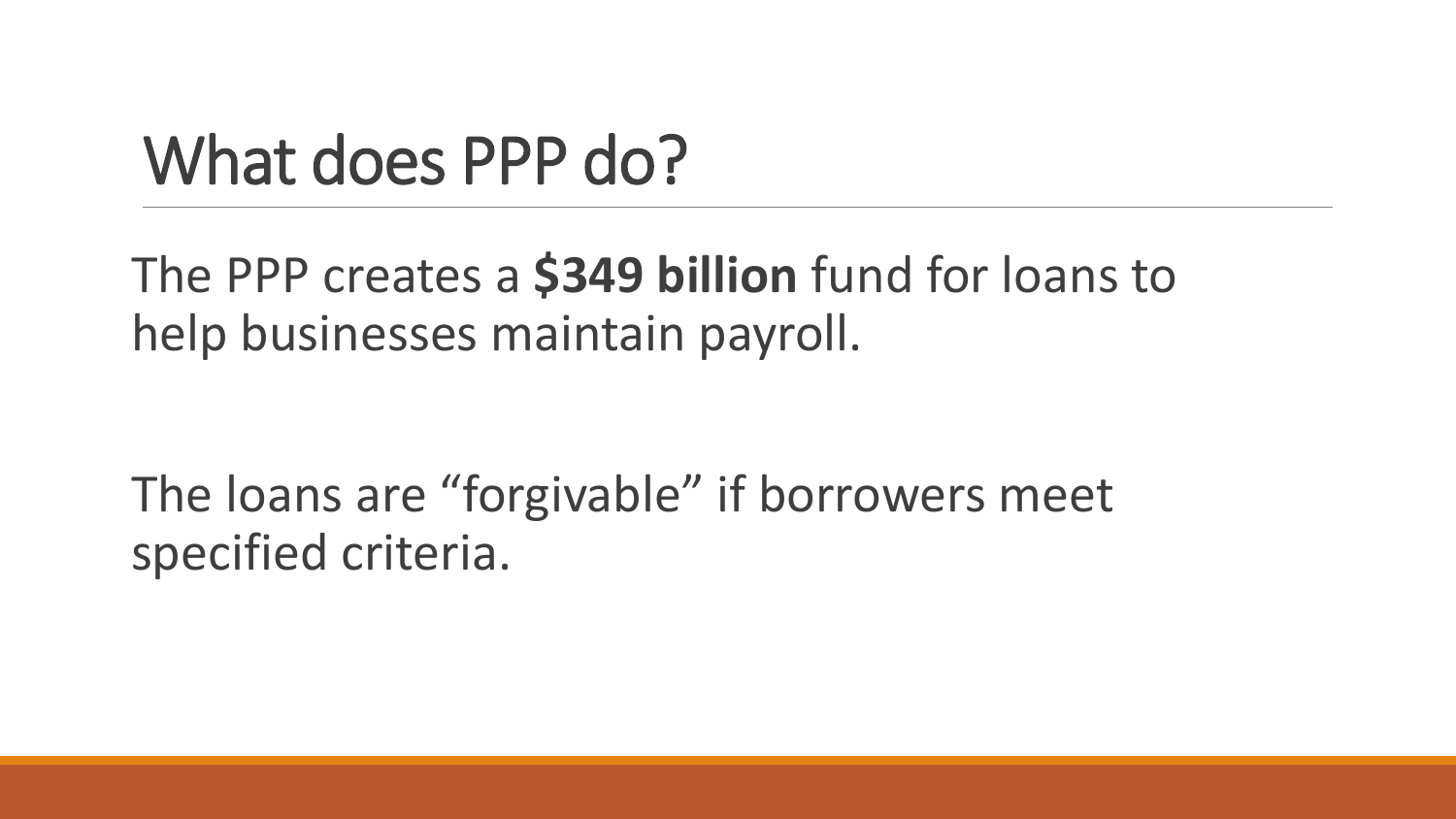## Who runs the program?

The PPP is administered through the Small Business Administration (SBA).

PPP funds are distributed as SBA loans.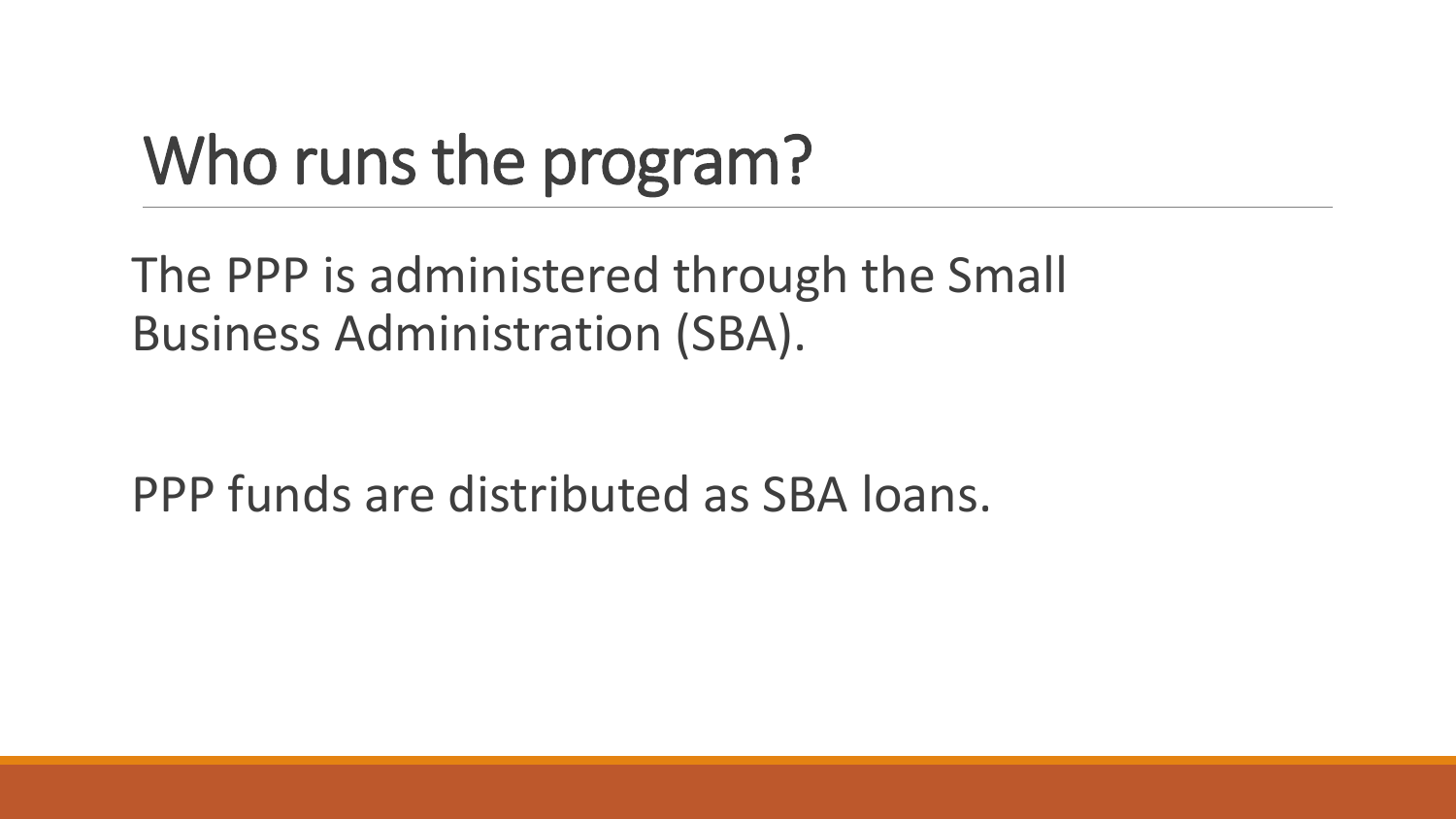# Where and how do I apply?

Small businesses work through banks, credit unions and other financial institutions who handle SBA loans.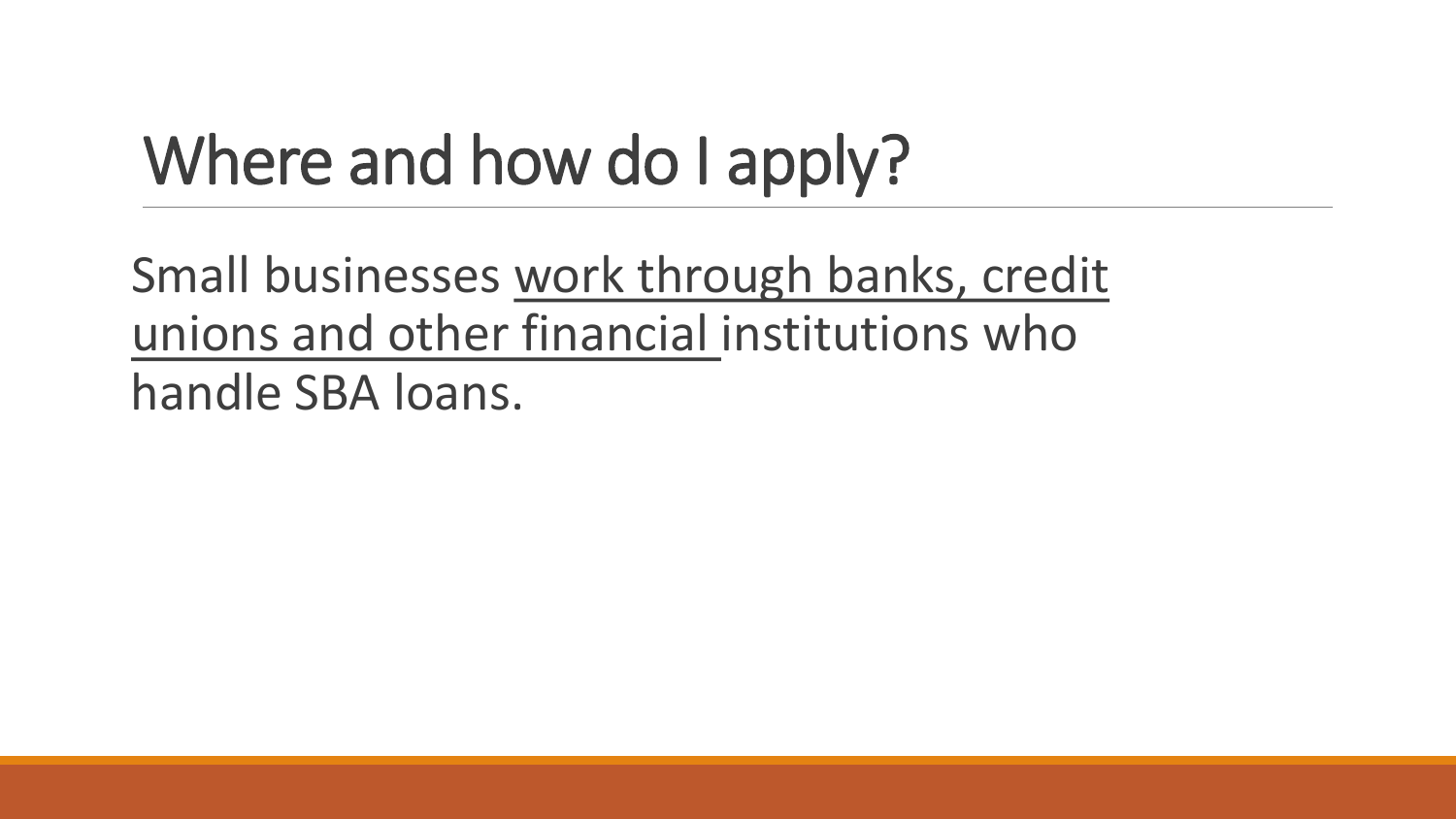## What can I borrow?

Congregations (and other nonprofits) can borrow up to **2.5 times** their "average monthly payroll" for the previous 12 months.

- Wages (full- and part-time; max. \$100K per employee)
- 1099 fees for contractors
- Benefits (Portico, health pension)
- Tax contributions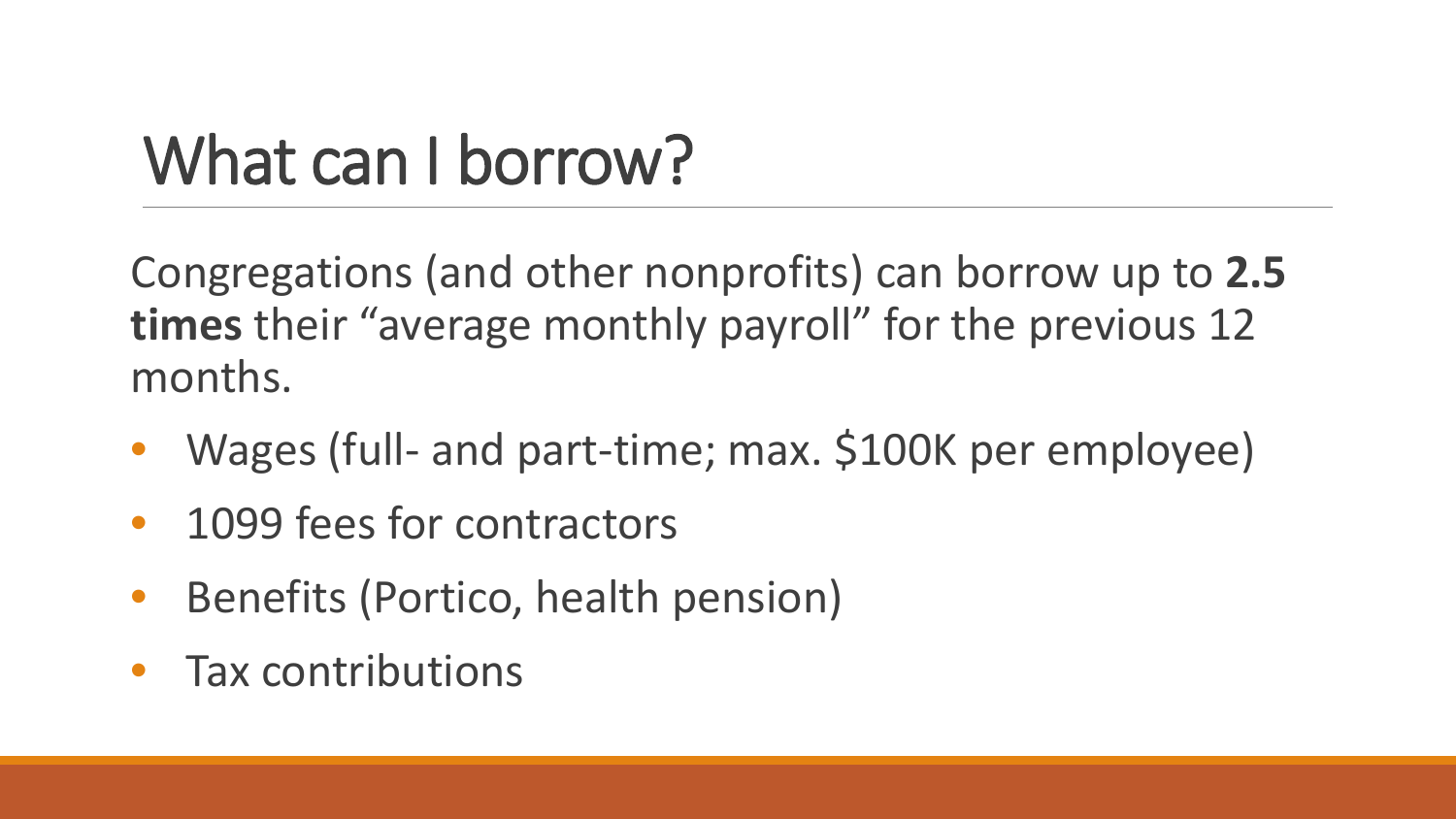#### What can I use the money for?

- Payroll costs
- Interest on a mortgage obligation.
- Rent on a leasing agreement.
- Utilities such as electricity, gas, water, phone.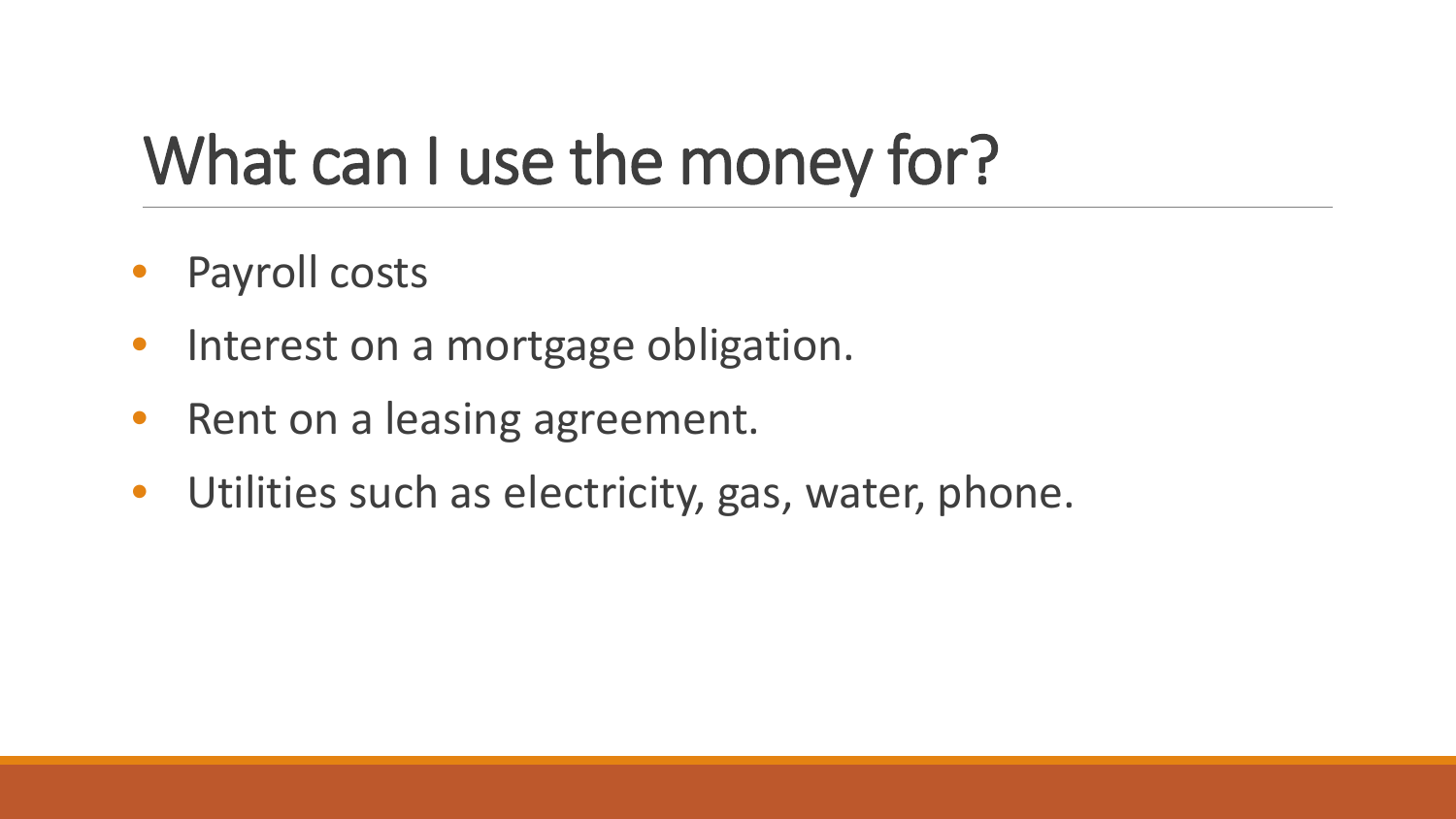#### What documentation may I need?

Gather 2019 and 2020 records in these areas

- Employee salaries and retirement contributions (including clergy)
- State & Local Payroll Taxes
- Insurance premiums (including Portico)
- Mortgage payments
- Rent payments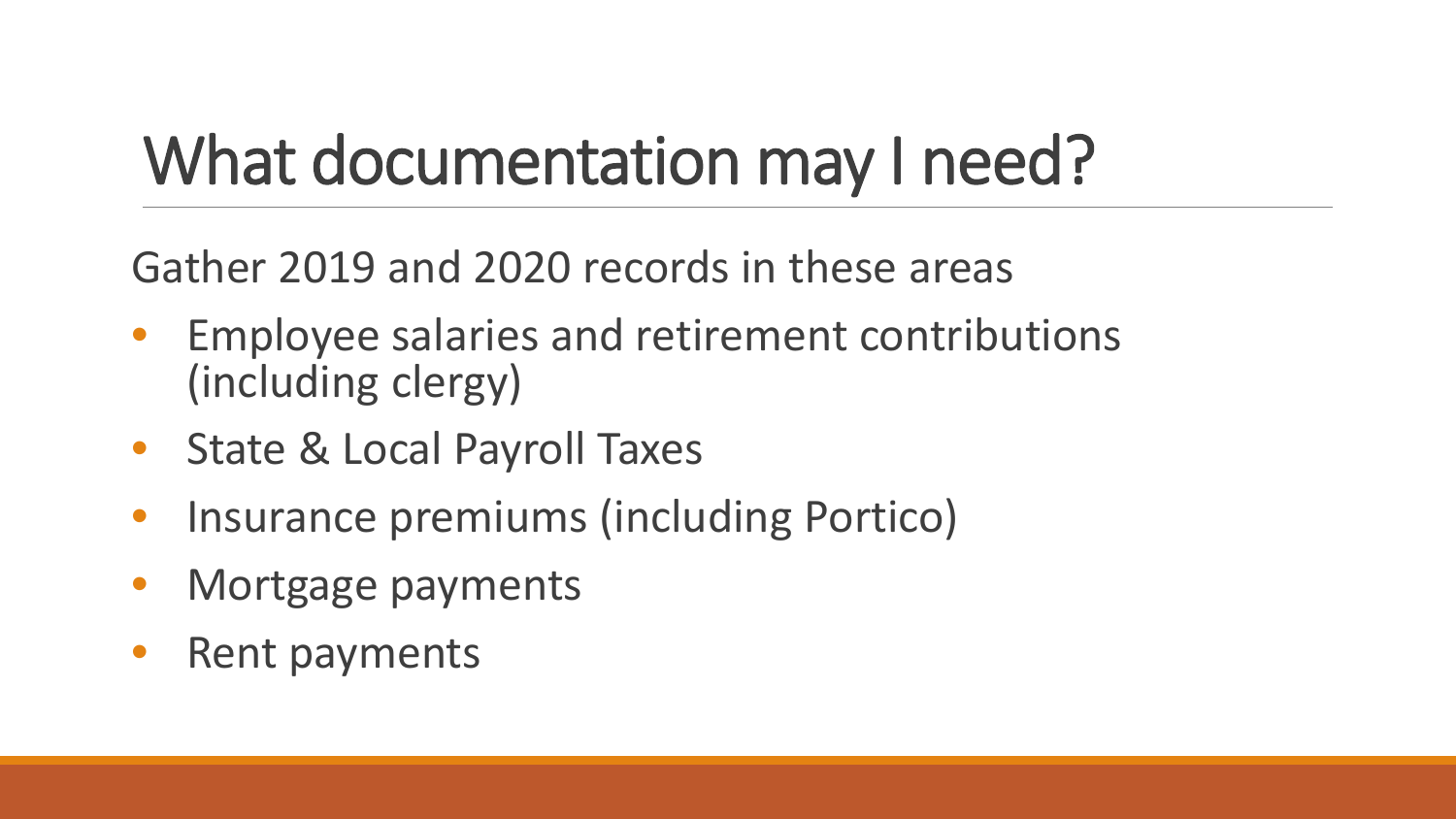## What is the application deadline?

Applications close on June 30, but the \$349 billion is being loaned first-come, first served, so sooner is better than later.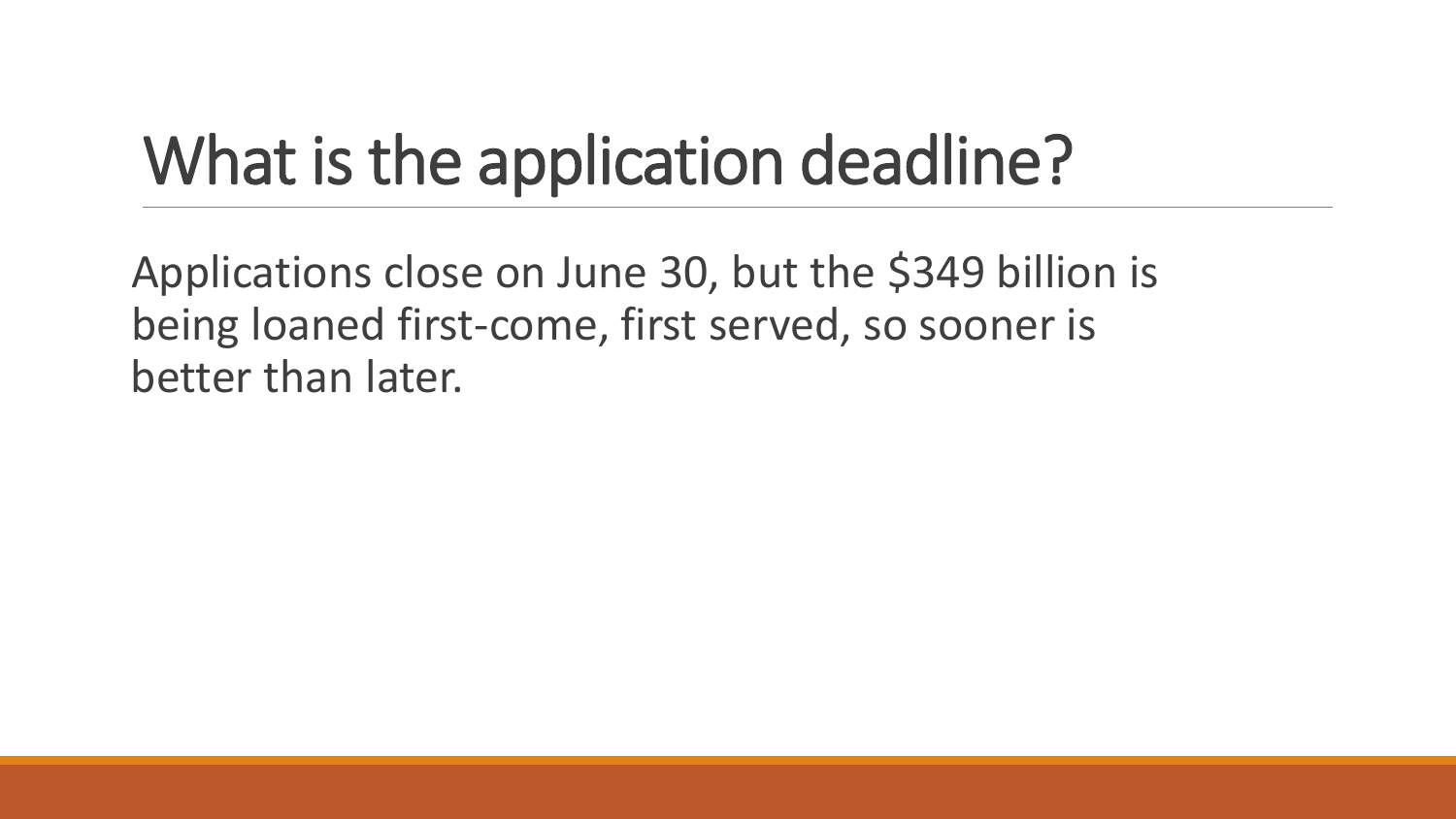#### Information and Links

Go to: Lss-elca.org/ppp